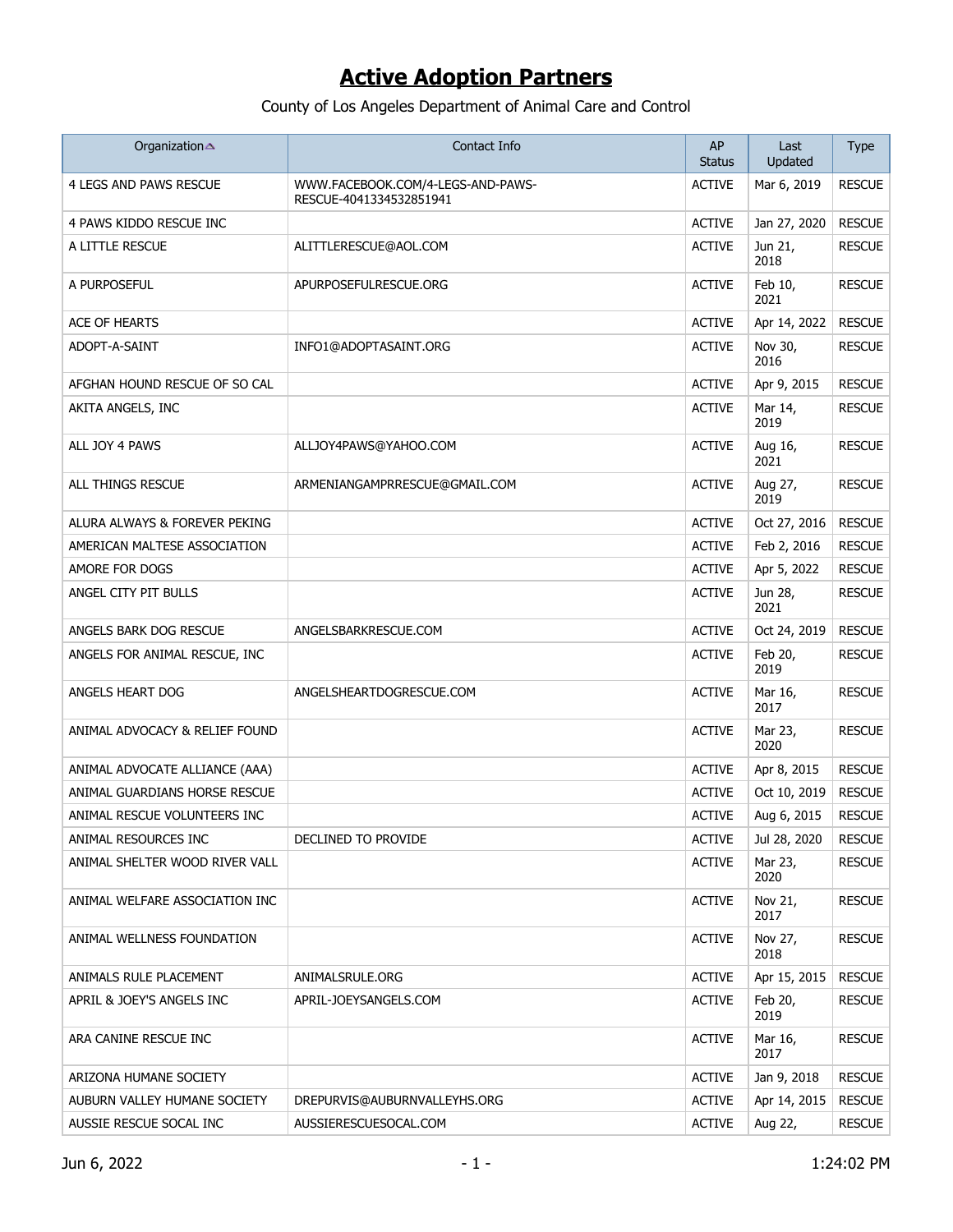| Organization                                    | Contact Info                    | AP<br><b>Status</b> | Last<br>Updated | <b>Type</b>   |
|-------------------------------------------------|---------------------------------|---------------------|-----------------|---------------|
|                                                 |                                 |                     | 2019            |               |
| <b>BALOOJA'S FOUNDATION</b>                     | INFO@BALOOJASFOUNDATION.COM     | <b>ACTIVE</b>       | Mar 11,<br>2020 | <b>RESCUE</b> |
| <b>BARK</b>                                     | BARKK9RESCUE@YAHOO.COM          | <b>ACTIVE</b>       | Nov 29,<br>2018 | <b>RESCUE</b> |
| <b>BARK PARTY CHARITIES</b>                     |                                 | <b>ACTIVE</b>       | Jun 16,<br>2015 | <b>RESCUE</b> |
| <b>BARKS OF LOVE</b>                            |                                 | <b>ACTIVE</b>       | Apr 8, 2015     | <b>RESCUE</b> |
| BASSET HOUND RESCUE OF SO CAL                   |                                 | <b>ACTIVE</b>       | Feb 16,<br>2016 | <b>RESCUE</b> |
| <b>BEANS BEAGLES</b>                            | MINDYBEAGLE1@VERIZON.NET        | <b>ACTIVE</b>       | Oct 8, 2020     | <b>RESCUE</b> |
| <b>BENTON FRANKLIN HUMANE</b><br><b>SOCIETY</b> | <b>VERIFIED HUMANE SOCIETY</b>  | <b>ACTIVE</b>       | Jan 8, 2020     | <b>RESCUE</b> |
| BEOPLE'S BUDDIES ANIMAL RESCUE                  | BEOPLESBUDDIES@GMAIL.COM        | <b>ACTIVE</b>       | Jun 25,<br>2020 | <b>RESCUE</b> |
| BEST FRIENDS ANIMAL SOCIETY                     |                                 | <b>ACTIVE</b>       | Jan 12, 2022    | <b>RESCUE</b> |
| <b>BICHON FURKIDS</b>                           |                                 | <b>ACTIVE</b>       | May 2, 2020     | <b>RESCUE</b> |
| <b>BICHON RESCUE BRIGADE</b>                    | BICHONRESCUEBRIGADE.ORG         | <b>ACTIVE</b>       | Oct 31, 2018    | <b>RESCUE</b> |
| <b>BICHON RESCUE OF ORANGE</b><br><b>COUNTY</b> |                                 | <b>ACTIVE</b>       | Apr 11, 2019    | <b>RESCUE</b> |
| <b>BICHONS &amp; BUDDIES</b>                    | JC@BICHONSANDBUDDIES.COM        | <b>ACTIVE</b>       | Feb 16,<br>2021 | <b>RESCUE</b> |
| BIG BONES CANINE RESCUE SERVIC                  |                                 | <b>ACTIVE</b>       | Jun 6, 2021     | <b>RESCUE</b> |
| <b>BIG LOVE ANIMAL RESCUE</b>                   | CONTACT@BIGLOVEANIMALRESCUE.ORG | <b>ACTIVE</b>       | Jun 2, 2021     | <b>RESCUE</b> |
| BLUE MAN DOG, INC.                              | MIA@BLUEMANDOG.ORG              | <b>ACTIVE</b>       | Jul 7, 2021     | <b>RESCUE</b> |
| BLUE MOUNTAIN HUMANE SOCIETY                    |                                 | <b>ACTIVE</b>       | Jan 11, 2018    | <b>RESCUE</b> |
| <b>BOOMER'S BUDDIES</b>                         | BOOMERSBUDDIESRESCUE@GMAIL.COM  | <b>ACTIVE</b>       | Oct 21, 2020    | <b>RESCUE</b> |
| <b>BORDER COLLIE RESCUE</b>                     |                                 | <b>ACTIVE</b>       | Mar 20,<br>2017 | <b>RESCUE</b> |
| BORDER COLLIES IN NEED                          | BORDERCOLLIESINNEED.ORG         | <b>ACTIVE</b>       | Mar 16,<br>2017 | <b>RESCUE</b> |
| <b>BOSTON BUDDIES</b>                           | BOSTONBUDDIES.ORG               | <b>ACTIVE</b>       | Nov 1, 2016     | <b>RESCUE</b> |
| BOXER RESCUE FUND OF LA                         | JONI@BOXER-RESCUE-LA.COM        | <b>ACTIVE</b>       | Aug 16,<br>2021 | <b>RESCUE</b> |
| BOXER RESCUE OF IDAHO                           | WWW.BOXER-RESCUE.NET            | <b>ACTIVE</b>       | Apr 21, 2016    | <b>RESCUE</b> |
| <b>BUDDYS ANGELS</b>                            |                                 | <b>ACTIVE</b>       | Aug 15,<br>2016 | <b>RESCUE</b> |
| BULLMASTIFF RESCUER'S, INC                      |                                 | <b>ACTIVE</b>       | Apr 17, 2017    | <b>RESCUE</b> |
| BURBANK ANIMAL SHELTER                          |                                 | <b>ACTIVE</b>       | Apr 9, 2015     | <b>RESCUE</b> |
| CALIF LABS RETRIEVERS & MORE                    | DOGINFO@LABSANDMORE.ORG         | <b>ACTIVE</b>       | Apr 14, 2015    | <b>RESCUE</b> |
| CALIFORNIA GSP RESCUE INC                       | GSP-RESCUE.ORG                  | <b>ACTIVE</b>       | Jun 9, 2015     | <b>RESCUE</b> |
| CALIFORNIA MINI SCHNAUZER                       | CANADA@DSLEXTREME.COM           | <b>ACTIVE</b>       | Dec 4, 2021     | <b>RESCUE</b> |
| CAMP COCKER INC                                 |                                 | <b>ACTIVE</b>       | Apr 9, 2015     | <b>RESCUE</b> |
| CAPE ANN ANIMAL AID                             |                                 | <b>ACTIVE</b>       | Jun 3, 2021     | <b>RESCUE</b> |
| CARING FRIENDS CAT                              |                                 | <b>ACTIVE</b>       | Apr 2, 2019     | <b>RESCUE</b> |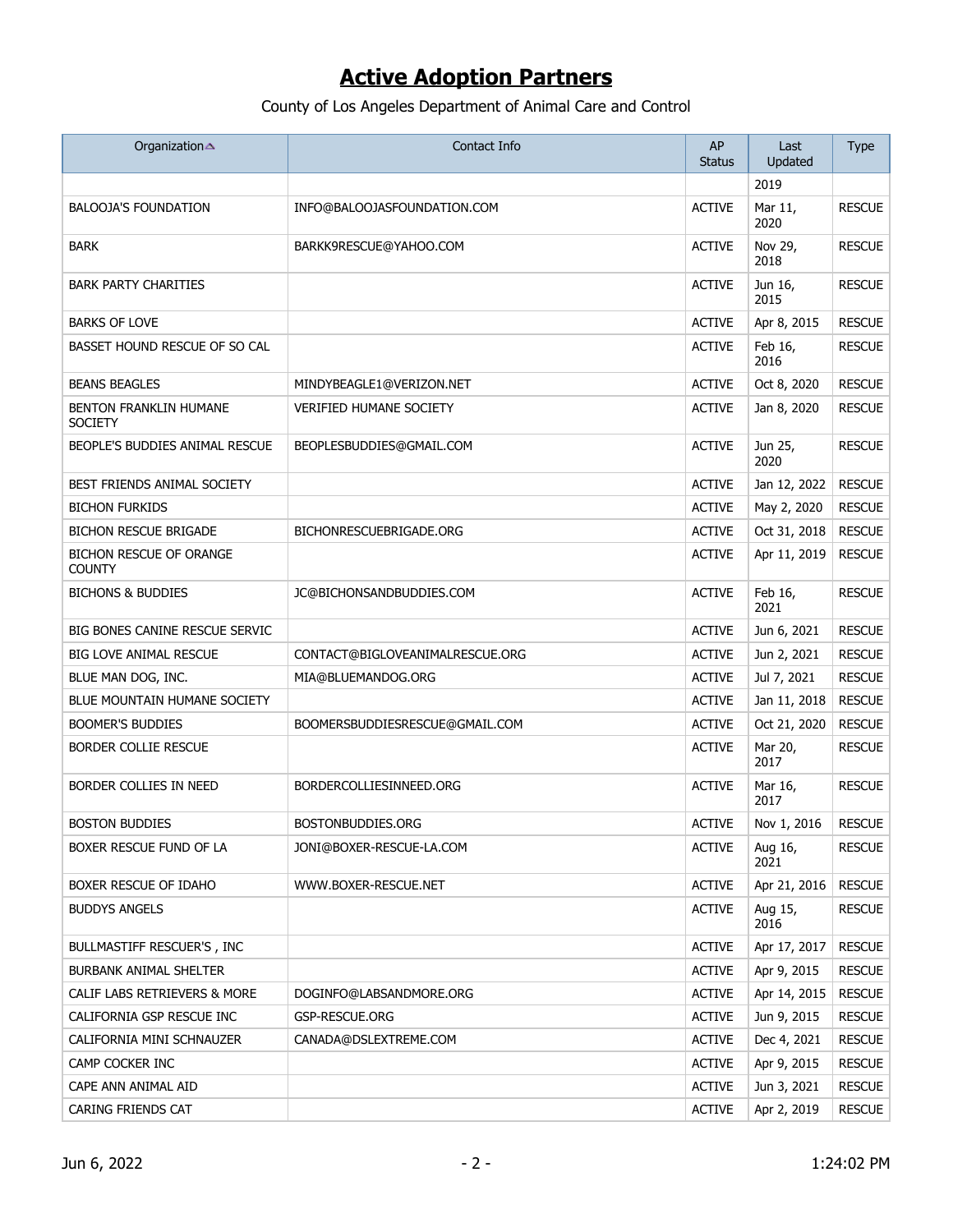| Organization                             | Contact Info                           | AP<br><b>Status</b> | Last<br>Updated       | Type          |
|------------------------------------------|----------------------------------------|---------------------|-----------------------|---------------|
| CARING SONGS FOR ALL CREATURES           | CARINGSONGS@GMAIL.COM                  | <b>ACTIVE</b>       | Apr 29, 2021          | <b>RESCUE</b> |
| <b>CARMA</b>                             | CARMAOC.ORG                            | <b>ACTIVE</b>       | Apr 14, 2015          | <b>RESCUE</b> |
| <b>CARSON CATS RESCUE</b>                | INFO@CARSONCATS.COM                    | <b>ACTIVE</b>       | Jun 27,<br>2019       | <b>RESCUE</b> |
| CASA NUEVO VIDA CHI ANGELES              | CHIANGELES79@GMAIL.COM                 | <b>ACTIVE</b>       | Jan 30, 2018          | <b>RESCUE</b> |
| CAT ADOPTION TEAM                        | CONTACTUS@CATADOPTIONTEAM.ORG          | <b>ACTIVE</b>       | Apr 14, 2015          | <b>RESCUE</b> |
| CAT ASSISTANCE REFERRAL & EDUC           |                                        | <b>ACTIVE</b>       | Nov 14,<br>2018       | <b>RESCUE</b> |
| CATS IN TOW RESCUE & SANCTUARY           | WWW.FACEBOOK.COM/CATSINTOW             | <b>ACTIVE</b>       | Mar 24,<br>2022       | <b>RESCUE</b> |
| CHEWS LIFE DOG RESCUE                    | CHEWSLIFEDOGRESCUE@GMAIL.COM           | <b>ACTIVE</b>       | Feb 22,<br>2016       | <b>RESCUE</b> |
| CHLOES FORGOTTEN CANINE<br><b>FOUNDA</b> |                                        | <b>ACTIVE</b>       | Sep 23,<br>2020       | <b>RESCUE</b> |
| CITY OF LAGUNA BEACH AC                  |                                        | <b>ACTIVE</b>       | Apr 9, 2015           | <b>RESCUE</b> |
| CITY OF UPLAND ANIMAL SERVICES           |                                        | <b>ACTIVE</b>       | Apr 23, 2015          | <b>RESCUE</b> |
| COASTAL ANIMAL SERV AUTHORITY            | 949-492-1617                           | <b>ACTIVE</b>       | Apr 22, 2015          | <b>RESCUE</b> |
| <b>COCKER CONNECTION</b>                 | SUEKROYER@GMAIL.COM                    | <b>ACTIVE</b>       | Sep 7, 2021           | <b>RESCUE</b> |
| COL POTTER CAIRN RESCUE NETWO            |                                        | <b>ACTIVE</b>       | Mar 20,<br>2017       | <b>RESCUE</b> |
| COLUMBIA HUMANE SOCIETY                  |                                        | <b>ACTIVE</b>       | Aug 15,<br>2016       | <b>RESCUE</b> |
| CONCERNED CITIZENS                       | INFO@CONCERNEDCITIZENSANIMALRESCUE.ORG | <b>ACTIVE</b>       | Feb 24,<br>2021       | <b>RESCUE</b> |
| <b>CUTE ODYSSEY INC</b>                  |                                        | <b>ACTIVE</b>       | Apr 15, 2015          | <b>RESCUE</b> |
| DACHSHUND PAWS & PALS                    |                                        | <b>ACTIVE</b>       | Mar 6, 2018           | <b>RESCUE</b> |
| DACHSHUND RESCUE & PLACEMENT             | DOXIEKEEPER@GMAIL.COM                  | <b>ACTIVE</b>       | Jan 7, 2016           | <b>RESCUE</b> |
| DALMATIAN RESCUE OF SO CALIF             |                                        | <b>ACTIVE</b>       | Mar 20,<br>2017       | <b>RESCUE</b> |
| DANE HAVEN INC                           | DANEHAVENINC.COM                       | <b>ACTIVE</b>       | Jun 1, 2015           | <b>RESCUE</b> |
| DEITY ANIMAL RESCUE FOUNDATION           |                                        | <b>ACTIVE</b>       | Nov 4, 2020           | <b>RESCUE</b> |
| <b>DELANEYS DOG</b>                      | DELANEYSDOG.COM                        | <b>ACTIVE</b>       | Jan 21, 2020   RESCUE |               |
| DIRTY DOG SOUAD                          |                                        | <b>ACTIVE</b>       | Oct 3, 2019           | <b>RESCUE</b> |
| DISPLACED PETS RESCUE INC                | CHRISTY@DISPLACEDPETSRESCUE.COM        | <b>ACTIVE</b>       | Sep 26,<br>2017       | <b>RESCUE</b> |
| DOBERMAN PINSCHER                        | DOBIERESCUE@EARTHLINK.NET              | <b>ACTIVE</b>       | Feb 8, 2019           | <b>RESCUE</b> |
| DOBERMAN RESCUE OF NEVADA                | INFO@DRNV.ORG                          | <b>ACTIVE</b>       | Jul 29, 2020          | <b>RESCUE</b> |
| DOGGONE CRAZY ANIML RESCUE INC           | INFO@DOGGONECRAZYRESCUE.ORG            | <b>ACTIVE</b>       | Sep 13,<br>2018       | <b>RESCUE</b> |
| <b>DOGGY SMILES</b>                      | DOGGYSMILESRESCUE@YAHOO.COM            | <b>ACTIVE</b>       | Aug 22,<br>2018       | <b>RESCUE</b> |
| DOGS FOR BETTER LIVES                    | MEAGAN@DOGSFORBETTERLIVES.ORG          | <b>ACTIVE</b>       | Aug 12,<br>2020       | <b>RESCUE</b> |
| DOGS IN NEED ORGANIZATION                | DOGSINNEEDORG.COM                      | <b>ACTIVE</b>       | Nov 16,<br>2016       | <b>RESCUE</b> |
| DOGS WITHOUT BORDERS                     |                                        | <b>ACTIVE</b>       | Jul 1, 2019           | <b>RESCUE</b> |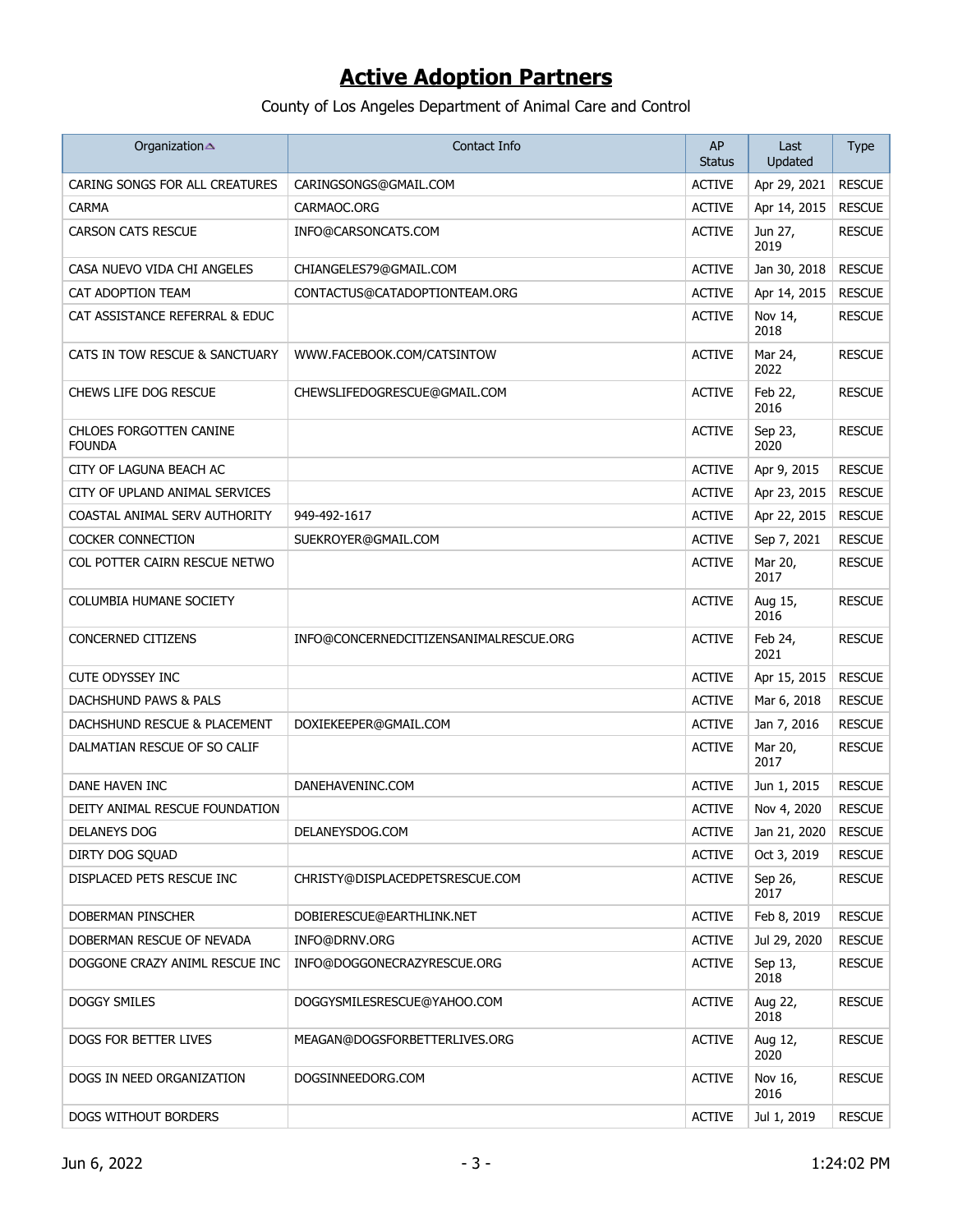| Organization                   | Contact Info                               | AP<br><b>Status</b> | Last<br>Updated | <b>Type</b>   |
|--------------------------------|--------------------------------------------|---------------------|-----------------|---------------|
| DOWNTOWN DOG                   | WWW.DOWNTOWNDOGRESCUE.ORG                  | <b>ACTIVE</b>       | Mar 16,<br>2017 | <b>RESCUE</b> |
| DREAM ANIMAL                   | DREAMANIMALRESCUE.ORG                      | <b>ACTIVE</b>       | Apr 14, 2015    | <b>RESCUE</b> |
| DREAM TEAM ANGELS RESCUE INC   | DREAMTEAMANGELSRESCUE.COM                  | <b>ACTIVE</b>       | Oct 31, 2018    | <b>RESCUE</b> |
| DUMB FRIENDS LEAGUE            |                                            | <b>ACTIVE</b>       | Feb 17,<br>2016 | <b>RESCUE</b> |
| <b>EARTHANGELS</b>             |                                            | <b>ACTIVE</b>       | Oct 30, 2021    | <b>RESCUE</b> |
| EASTWOOD RANCH FOUNDATION      |                                            | <b>ACTIVE</b>       | Mar 20,<br>2017 | <b>RESCUE</b> |
| EMERALD CITY PET               |                                            | <b>ACTIVE</b>       | Nov 29,<br>2018 | <b>RESCUE</b> |
| <b>ENDLESS PAWSIBILITIES</b>   |                                            | <b>ACTIVE</b>       | Jun 9, 2016     | <b>RESCUE</b> |
| ENGLISH SPRINGER SPANIEL RESCU |                                            | <b>ACTIVE</b>       | Jan 5, 2022     | <b>RESCUE</b> |
| ESKIE RESCUERS UNITED ESKIMO   | ESKIERESCUERSUNITED.COM                    | <b>ACTIVE</b>       | Apr 24, 2019    | <b>RESCUE</b> |
| FAR SIDE JOURNEY, INC.         |                                            | <b>ACTIVE</b>       | Jan 27, 2020    | <b>RESCUE</b> |
| FETCHIN RETRIEVERS             | INFO@FETCHINRETRIEVERSRESCUE.ORG           | <b>ACTIVE</b>       | Feb 23,<br>2021 | <b>RESCUE</b> |
| FETCHING COMPANIONS, INC       |                                            | <b>ACTIVE</b>       | May 27,<br>2015 | <b>RESCUE</b> |
| FIELD HAVEN FELINE CENTER      |                                            | <b>ACTIVE</b>       | Dec 20,<br>2016 | <b>RESCUE</b> |
| <b>FIXNATION INC</b>           | INFO@FIXNATION.ORG                         | <b>ACTIVE</b>       | Apr 6, 2017     | <b>RESCUE</b> |
| FLATHEAD COUNTY ANIMAL SHELTER |                                            | <b>ACTIVE</b>       | Apr 15, 2015    | <b>RESCUE</b> |
| FOR PETE SAKE FOUNDATION INC   |                                            | <b>ACTIVE</b>       | May 27,<br>2015 | <b>RESCUE</b> |
| FOR THE LOVE OF ANIMAL DOG&CAT |                                            | <b>ACTIVE</b>       | Oct 13, 2019    | <b>RESCUE</b> |
| FOREVER HUSKY INC              | INFO@FOREVERHUSKY.ORG                      | <b>ACTIVE</b>       | Jun 15,<br>2015 | <b>RESCUE</b> |
| FORGOTTEN PAWS ANIMAL          |                                            | <b>ACTIVE</b>       | Apr 15, 2015    | <b>RESCUE</b> |
| FORT COLLINS CAT S/N CLINC     |                                            | <b>ACTIVE</b>       | Jun 14,<br>2018 | <b>RESCUE</b> |
| FORTE ANIMAL RESCUE            | <b>FARESCUE.ORG</b>                        | <b>ACTIVE</b>       | Mar 31,<br>2022 | <b>RESCUE</b> |
| FOUND ANIMALS FOUNDATION       | FOUNDANIMALS.ORG                           | <b>ACTIVE</b>       | Jul 2, 2020     | <b>RESCUE</b> |
| FOXY AND THE HOUNDS            | HTTPS://WWW.FACEBOOK.COM/FOXYANDTHEHOUNDS/ | <b>ACTIVE</b>       | Oct 30, 2018    | <b>RESCUE</b> |
| FRANKIE LOLA AND FRIENDS       |                                            | <b>ACTIVE</b>       | Jan 27, 2020    | <b>RESCUE</b> |
| FRIENDS FOR PETS FOUNDTION     | FRIENDSFORPETS.ORG                         | <b>ACTIVE</b>       | Apr 14, 2015    | <b>RESCUE</b> |
| FRIENDS OF OC HOMELESS PETS    | HTTP://WWW.FOCHP.ORG                       | <b>ACTIVE</b>       | Mar 9, 2017     | <b>RESCUE</b> |
| FRIENDS OF UPLAND ANIMLSHELTER | BSEAGER@FRIENDSOFUPLANDANIMALSHELTER.ORG   | <b>ACTIVE</b>       | Sep 30,<br>2021 | <b>RESCUE</b> |
| FROSTED FACES FOUNDATION INC   | INFO@FROSTEDFACESFOUNDATION.ORG            | <b>ACTIVE</b>       | Dec 15,<br>2020 | <b>RESCUE</b> |
| <b>FUREVER PURR</b>            | <b>FUREVERPURRRESCUE.ORG</b>               | <b>ACTIVE</b>       | Mar 26,<br>2020 | <b>RESCUE</b> |
| GERMAN SHEPHERD OF ORANGE CO   | GSROC.ORG                                  | <b>ACTIVE</b>       | Oct 5, 2017     | <b>RESCUE</b> |
| GIRLS OF DOG                   | GIRLSOFDOGRESCUE@GMAIL.COM                 | <b>ACTIVE</b>       | Oct 6, 2020     | <b>RESCUE</b> |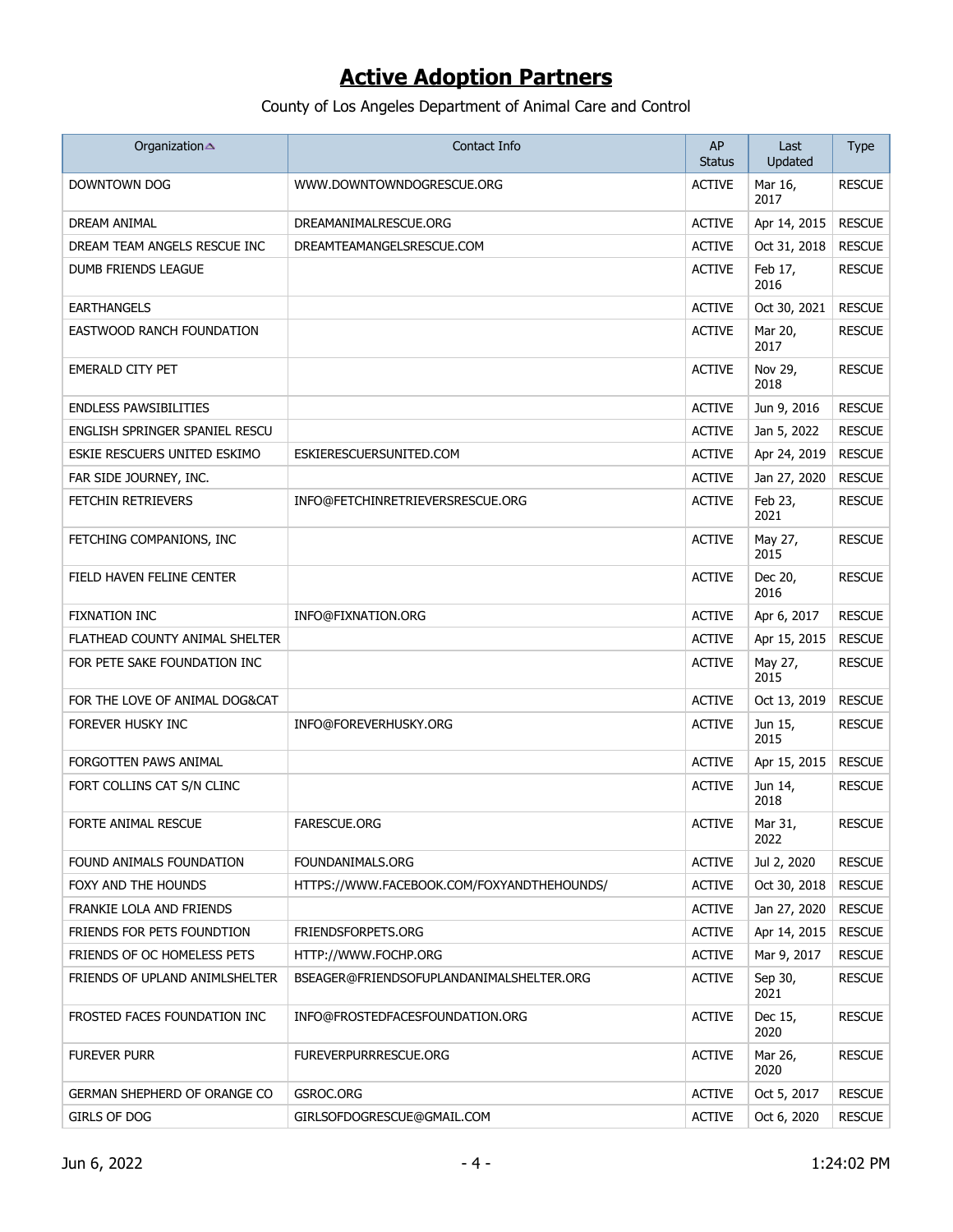| Organization                             | Contact Info                      | AP<br>Status  | Last<br>Updated | <b>Type</b>   |
|------------------------------------------|-----------------------------------|---------------|-----------------|---------------|
| <b>GLENDALE ANIMAL WELFARE &amp;</b>     |                                   | <b>ACTIVE</b> | Mar 20,<br>2017 | <b>RESCUE</b> |
| <b>GLENDALE HUMANE SOCIETY</b>           |                                   | <b>ACTIVE</b> | Apr 9, 2015     | <b>RESCUE</b> |
| GO DOG SAFE PAWS                         | GODOGSAFEPAWS.ORG                 | <b>ACTIVE</b> | Feb 9, 2016     | <b>RESCUE</b> |
| GOLDEN GROWLS SENIOR                     | INFO@GOLDENGROWLS.ORG             | <b>ACTIVE</b> | Jul 22, 2020    | <b>RESCUE</b> |
| GOLDEN RETRIEV CLUB GREATER LA           |                                   | <b>ACTIVE</b> | Oct 19, 2016    | <b>RESCUE</b> |
| GOLDEN YEARS DOG SANCTUARY               | GOLDENYEARSDOGSANCTUARY@YAHOO.COM | <b>ACTIVE</b> | Oct 19, 2021    | <b>RESCUE</b> |
| GONE TO THE DOGS RESCUE INC              |                                   | <b>ACTIVE</b> | Dec 19,<br>2017 | <b>RESCUE</b> |
| <b>GOOD PETS ARE RESCUE</b>              |                                   | <b>ACTIVE</b> | Jan 4, 2022     | <b>RESCUE</b> |
| GREAT DANES AND FRIENDS, INC             | CATHYLARIMER@ROADRUNNER.COM       | <b>ACTIVE</b> | Mar 24,<br>2021 | <b>RESCUE</b> |
| <b>GREAT PYRENEES</b>                    |                                   | <b>ACTIVE</b> | Mar 2, 2020     | <b>RESCUE</b> |
| <b>GREEN DOG FOUNDATION</b>              | GREENDOGFOUNDATION.ORG            | <b>ACTIVE</b> | Apr 22, 2015    | <b>RESCUE</b> |
| GWEEN                                    | PUGNATIONLA.ORG                   | <b>ACTIVE</b> | Oct 13, 2020    | <b>RESCUE</b> |
| HALO ANIMAL RESCUE                       |                                   | <b>ACTIVE</b> | Dec 18,<br>2018 | <b>RESCUE</b> |
| HANKS LEGACY FOUNDATION                  | HANKSLEGACYFOUNDATION@GMAIL.COM   | <b>ACTIVE</b> | Sep 1, 2021     | <b>RESCUE</b> |
| HEART & HOME ANIMAL<br><b>FOUNDATION</b> | WWW.HEARTANDHOMERESCUE.ORG        | <b>ACTIVE</b> | Dec 9, 2021     | <b>RESCUE</b> |
| HEART TO HEART SMALL DOG RESCU           | NIMMI.SMITH@YAHOO.COM             | <b>ACTIVE</b> | Sep 26,<br>2017 | <b>RESCUE</b> |
| HEAVEN ON EARTH SOCIETY                  | HTTP://WWW.HEAVENLYPETS.ORG       | <b>ACTIVE</b> | Apr 23, 2020    | <b>RESCUE</b> |
| HELEN SANDERS CAT PAWS                   | INFO@HELENSANDERSCATPAWS.COM      | <b>ACTIVE</b> | Feb 3, 2019     | <b>RESCUE</b> |
| HELEN WOODWARD ANIMAL CENTER             |                                   | <b>ACTIVE</b> | Jan 18, 2017    | <b>RESCUE</b> |
| HELP FOR HOMELESS PETS                   |                                   | <b>ACTIVE</b> | Apr 9, 2015     | <b>RESCUE</b> |
| HELPING OUT LITTLE DOGS                  |                                   | <b>ACTIVE</b> | Jan 22, 2019    | <b>RESCUE</b> |
| HOLLY'S GARDEN INC                       |                                   | <b>ACTIVE</b> | Mar 20,<br>2017 | <b>RESCUE</b> |
| <b>HOLLYWOOD HUSKIES</b>                 | HOLLYWOODHUSKIESRESCUE@GMAIL.COM  | <b>ACTIVE</b> | Mar 4, 2021     | <b>RESCUE</b> |
| Home fur keeps                           | INFO@HOMEFURKEEPS.ORG             | <b>ACTIVE</b> | Jun 2, 2018     | <b>RESCUE</b> |
| HOME OF OUR OWN FOUNDATION               | LILIAKOGAN@SBCGLOBAL.NET          | <b>ACTIVE</b> | Apr 14, 2015    | <b>RESCUE</b> |
| HOMEWARD BOUND CHINSE SHAR<br>PEI        |                                   | <b>ACTIVE</b> | Apr 9, 2015     | <b>RESCUE</b> |
| HOMEWARD BOUND PETS                      |                                   | <b>ACTIVE</b> | Feb 4, 2019     | <b>RESCUE</b> |
| <b>HOOVES &amp; PAWS</b>                 | HOOVESANDPAWS.ORG                 | <b>ACTIVE</b> | Mar 28,<br>2018 | <b>RESCUE</b> |
| <b>HOUNDS AND HEROES</b>                 | BONNIEJILL@HOUNDSANDHEROES.COM    | <b>ACTIVE</b> | Oct 28, 2020    | <b>RESCUE</b> |
| HUMANE SOCIETY OF CENTRAL OREG           |                                   | <b>ACTIVE</b> | Mar 17,<br>2016 | <b>RESCUE</b> |
| HUMANE SOCIETY OF JEFFERSON CO           |                                   | <b>ACTIVE</b> | Aug 21,<br>2018 | <b>RESCUE</b> |
| HUMANE SOCIETY OF REDMOND                |                                   | <b>ACTIVE</b> | Apr 8, 2015     | <b>RESCUE</b> |
| HUMANE SOCIETY OF SEDONA                 |                                   | <b>ACTIVE</b> | Dec 7, 2017     | <b>RESCUE</b> |
| HUMANE SOCIETY OF UTAH                   |                                   | <b>ACTIVE</b> | May 9, 2017     | <b>RESCUE</b> |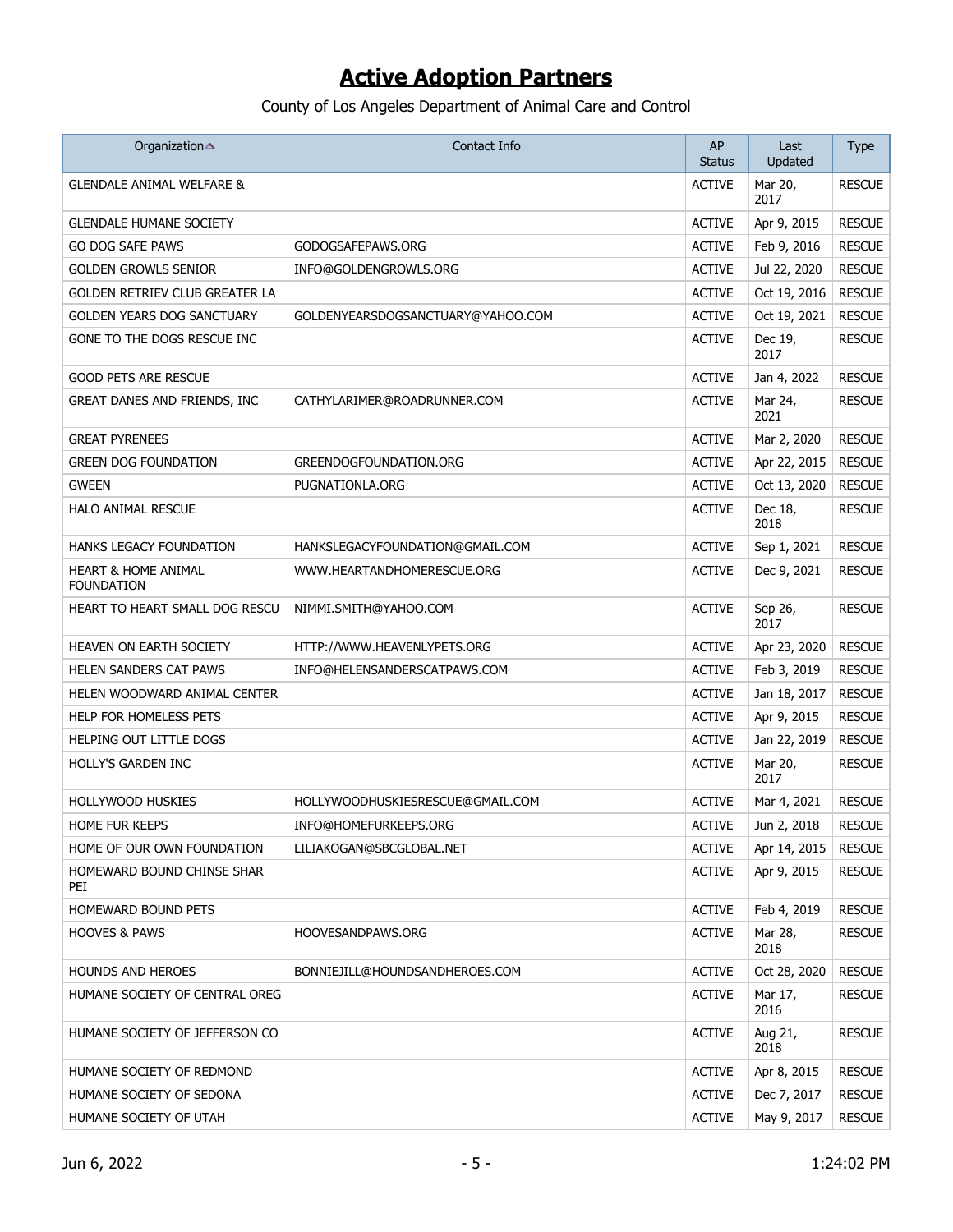| Organization                        | Contact Info                   | AP<br><b>Status</b> | Last<br>Updated | <b>Type</b>   |
|-------------------------------------|--------------------------------|---------------------|-----------------|---------------|
| HUMANE SOCIETY SILICON VALLEY       |                                | <b>ACTIVE</b>       | Nov 16,<br>2017 | <b>RESCUE</b> |
| HUMANE SOCIETY SKAGIT VALLEY        |                                | <b>ACTIVE</b>       | Jun 18,<br>2016 | <b>RESCUE</b> |
| HUMANE SOCIETY SOUTHWEST WA         | SOUTHWESTHUMANE.ORG            | <b>ACTIVE</b>       | Jul 19, 2017    | <b>RESCUE</b> |
| HUMANE SOCIETY TRUCKEE-TAHOE        |                                | <b>ACTIVE</b>       | Dec 11,<br>2017 | <b>RESCUE</b> |
| <b>HUSKY HAVEN LA</b>               | HUSKYHAVENOFLA.ORG             | <b>ACTIVE</b>       | Jun 25,<br>2020 | <b>RESCUE</b> |
| I DREAM OF HOME RESCUE INC          | INFO@IDOHR.ORG                 | <b>ACTIVE</b>       | Aug 21,<br>2019 | <b>RESCUE</b> |
| I STAND WITH MY PACK                | ALEKSANDRA@ISWMP.ORG           | <b>ACTIVE</b>       | Jul 8, 2021     | <b>RESCUE</b> |
| <b>ICARE DOG</b>                    |                                | <b>ACTIVE</b>       | May 24,<br>2018 | <b>RESCUE</b> |
| <b>IDAHO HUMANE SOCIETY</b>         |                                | <b>ACTIVE</b>       | Apr 9, 2015     | <b>RESCUE</b> |
| <b>IDOG RESCUE INC</b>              | 1DOGRESCUE.COM                 | <b>ACTIVE</b>       | May 2, 2018     | <b>RESCUE</b> |
| IMPS (MIN PIN)                      | MINPINRESCUE.ORG               | <b>ACTIVE</b>       | Dec 13,<br>2018 | <b>RESCUE</b> |
| INDI LAB RESCUE OF SO CAL           |                                | <b>ACTIVE</b>       | Apr 2, 2019     | <b>RESCUE</b> |
| INFINITE LOVE ANIMAL RESCUE         | KANDACE@INFINITELOVERESCUE.ORG | <b>ACTIVE</b>       | Feb 13,<br>2020 | <b>RESCUE</b> |
| IRVINE ANIMAL CARE CENTER           | CZAMORA@CITYOFIRVINE.ORG       | <b>ACTIVE</b>       | Nov 4, 2020     | <b>RESCUE</b> |
| <b>ITALIAN GREYHOUND</b>            | ROXANN@SOCALIGRESCUE.COM       | <b>ACTIVE</b>       | Apr 14, 2015    | <b>RESCUE</b> |
| JACK RUSSELL RESCUE CA INC          | JRUSSELLRESCUECA@GMAIL.COM     | <b>ACTIVE</b>       | Oct 17, 2017    | <b>RESCUE</b> |
| <b>JASON DEBUS HEIGL FOUNDATION</b> | INFO@JASONHEIGLFOUNDATION.ORG  | <b>ACTIVE</b>       | Jun 2, 2016     | <b>RESCUE</b> |
| K9 KISMET DOG RESCUE                | K9KISMET.ORG                   | <b>ACTIVE</b>       | Oct 1, 2019     | <b>RESCUE</b> |
| K911 RESQ                           | HTTP://WWW.K911RESQ.COM        | <b>ACTIVE</b>       | Jun 18,<br>2019 | <b>RESCUE</b> |
| <b>KARMA</b>                        |                                | <b>ACTIVE</b>       | Sep 17,<br>2018 | <b>RESCUE</b> |
| <b>KEN-MAR</b>                      | INFO@KENMARRESCUE.ORG          | <b>ACTIVE</b>       | Jun 22,<br>2021 | <b>RESCUE</b> |
| KINDER 4 RESCUE                     |                                | <b>ACTIVE</b>       | Feb 17,<br>2017 | <b>RESCUE</b> |
| KITSAP HUMANE SOCIETY               |                                | <b>ACTIVE</b>       | Dec 13,<br>2018 | <b>RESCUE</b> |
| <b>KITTEN</b>                       | SANDRA@KITTENRESCUE.ORG        | <b>ACTIVE</b>       | May 17,<br>2021 | <b>RESCUE</b> |
| KITTY OF ANGELS, INC.               | INFO@KITTYOFANGELS.ORG         | <b>ACTIVE</b>       | Jun 16,<br>2021 | <b>RESCUE</b> |
| KOOTENAI HUMANE SOCIETY, INC        |                                | <b>ACTIVE</b>       | Apr 6, 2015     | <b>RESCUE</b> |
| LA ADOPT                            | HTTP://WWW.LAADOPT.COM         | <b>ACTIVE</b>       | Jul 19, 2018    | <b>RESCUE</b> |
| <b>LABRADOR RESCUERS</b>            |                                | <b>ACTIVE</b>       | Sep 9, 2021     | <b>RESCUE</b> |
| LABRADORS & FRIENDS DOG             |                                | <b>ACTIVE</b>       | Aug 28,<br>2019 | <b>RESCUE</b> |
| LANGE FOUNDATION                    |                                | <b>ACTIVE</b>       | Jan 23, 2020    | <b>RESCUE</b> |
| LAST CHANCE AT LIFE                 | JEN@LASTCHANCEATLIFE.ORG       | <b>ACTIVE</b>       | Apr 1, 2021     | <b>RESCUE</b> |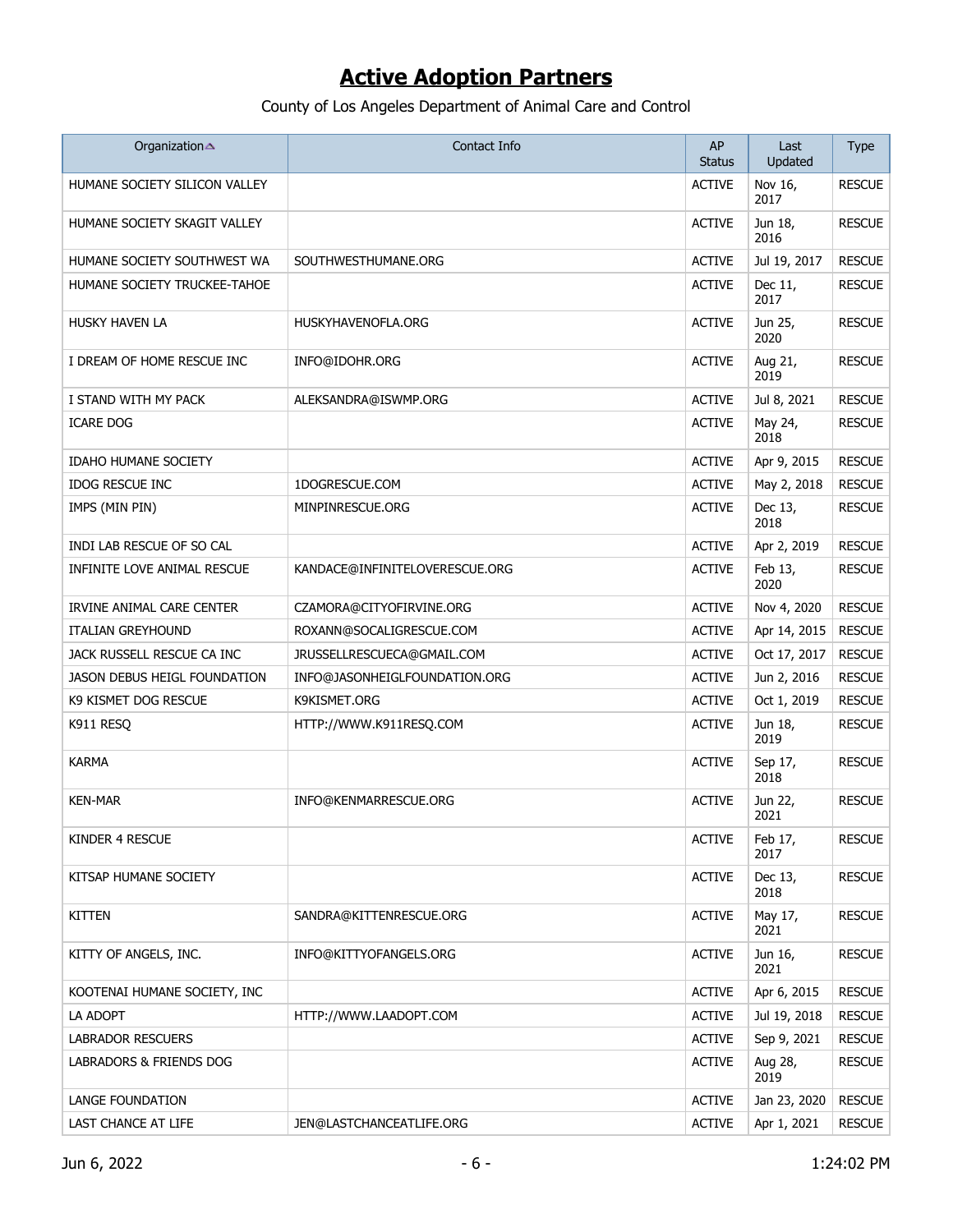| Organization                             | Contact Info                      | AP<br><b>Status</b> | Last<br>Updated | <b>Type</b>   |
|------------------------------------------|-----------------------------------|---------------------|-----------------|---------------|
| LEASHES OF LOVE RESCUE, INC              | 949-445-5558                      | <b>ACTIVE</b>       | Dec 13,<br>2018 | <b>RESCUE</b> |
| LEAVE NO PAWS BEHIND INC                 | WWW.FACEBOOK.COM/LNPB0611         | <b>ACTIVE</b>       | Dec 8, 2018     | <b>RESCUE</b> |
| LET THEM LIVE RESCUE INC                 |                                   | <b>ACTIVE</b>       | Jul 18, 2019    | <b>RESCUE</b> |
| LHASA HAPPY HOMES                        |                                   | <b>ACTIVE</b>       | Apr 13, 2015    | <b>RESCUE</b> |
| LINDA BLAIR WORLDHEART FOUNDA            |                                   | <b>ACTIVE</b>       | Dec 8, 2020     | <b>RESCUE</b> |
| <b>LITTLE DOG</b>                        | GYDDOGMAMA@AOL.COM                | <b>ACTIVE</b>       | May 21,<br>2015 | <b>RESCUE</b> |
| LIVE LOVE ANIMAL SERVICES, INC           | PARTNERS@LIVELOVEANIMALRESCUE.ORG | <b>ACTIVE</b>       | Mar 10,<br>2021 | <b>RESCUE</b> |
| LONG BEACH ANIMAL CARE                   |                                   | <b>ACTIVE</b>       | Aug 18,<br>2020 | <b>RESCUE</b> |
| LOOK BACK BORDER COLLIE INC              |                                   | <b>ACTIVE</b>       | Apr 9, 2015     | <b>RESCUE</b> |
| LOS ANGELES PET                          |                                   | <b>ACTIVE</b>       | Nov 13,<br>2019 | <b>RESCUE</b> |
| LOVE AT FIRST MUTT, INC.                 |                                   | <b>ACTIVE</b>       | Feb 5, 2020     | <b>RESCUE</b> |
| LOVE LEO                                 | LOVELEORESCUE@GMAIL.COM           | <b>ACTIVE</b>       | May 25,<br>2021 | <b>RESCUE</b> |
| <b>LOVEBUGS</b>                          | LOVEBUGSRESCUE.ORG                | <b>ACTIVE</b>       | Jan 14, 2019    | <b>RESCUE</b> |
| LOVING COMPANIONS ANIMAL<br><b>RESCU</b> |                                   | <b>ACTIVE</b>       | Feb 24.<br>2022 | <b>RESCUE</b> |
| MALTESE RESCUE CALIFORNIA                | MALTESERESCUECALIFORNIA.ORG       | <b>ACTIVE</b>       | May 6, 2019     | <b>RESCUE</b> |
| <b>MARIN HUMANE SOCIETY</b>              |                                   | <b>ACTIVE</b>       | Dec 13,<br>2018 | <b>RESCUE</b> |
| MARLEY'S MUTTS DOG RESCUE                | ADOPTIONS@MARLEYSMUTTS.COM        | <b>ACTIVE</b>       | Sep 24,<br>2018 | <b>RESCUE</b> |
| <b>MARLEYS PITSTOP</b>                   |                                   | <b>ACTIVE</b>       | Apr 15, 2015    | <b>RESCUE</b> |
| MARTINA ANIMAL                           | MARIAARTLE@GMAIL.COM              | <b>ACTIVE</b>       | Jan 13, 2022    | <b>RESCUE</b> |
| <b>MAYTE'S</b>                           | MIAMORINC@MAYTE.COM               | <b>ACTIVE</b>       | Aug 3, 2016     | <b>RESCUE</b> |
| MEADE CANINE RESCUE<br><b>FOUNDATION</b> |                                   | <b>ACTIVE</b>       | Oct 18, 2018    | <b>RESCUE</b> |
| MEOOWZ RESQ                              | MEOOWZRESO@AOL.COM                | <b>ACTIVE</b>       | Aug 16,<br>2021 | <b>RESCUE</b> |
| MILITARY ANIMAL PROJECT                  | MARDU@MILITARYANIMALPROJECT.COM   | <b>ACTIVE</b>       | Apr 18, 2019    | <b>RESCUE</b> |
| MINI SCHNAUZERS & FRIENDS                |                                   | <b>ACTIVE</b>       | Apr 15, 2019    | <b>RESCUE</b> |
| MISSION VIEJO ANIMAL SERVICES            | CMVAS.ORG                         | <b>ACTIVE</b>       | Apr 14, 2015    | <b>RESCUE</b> |
| MIXED MUTTS RESCUE INC                   | MIXEDMUTTSRESCUE.COM              | <b>ACTIVE</b>       | Mar 19,<br>2018 | <b>RESCUE</b> |
| MO MIN PIN RESCUE CORP                   | WWW.FACEBOOK.COM/MOMINPINRESCUE   | <b>ACTIVE</b>       | Mar 28,<br>2018 | <b>RESCUE</b> |
| MO4PAWS                                  | INFO@MO4PAWS.ORG                  | <b>ACTIVE</b>       | Nov 21,<br>2018 | <b>RESCUE</b> |
| MOLLY'S MUTTS & MEOW                     |                                   | <b>ACTIVE</b>       | Apr 13, 2015    | <b>RESCUE</b> |
| MUCH LOVE ANIMAL                         |                                   | <b>ACTIVE</b>       | Dec 8, 2020     | <b>RESCUE</b> |
| MUTT HUT                                 | WWW.FACEBOOK.COM/MUTTHUTRESCUELA  | <b>ACTIVE</b>       | Apr 23, 2018    | <b>RESCUE</b> |
| NATIONAL DISASTER SEARCH DOG             | KATIE@SEARCHDOGFOUNDATION.ORG     | <b>ACTIVE</b>       | Jul 8, 2021     | <b>RESCUE</b> |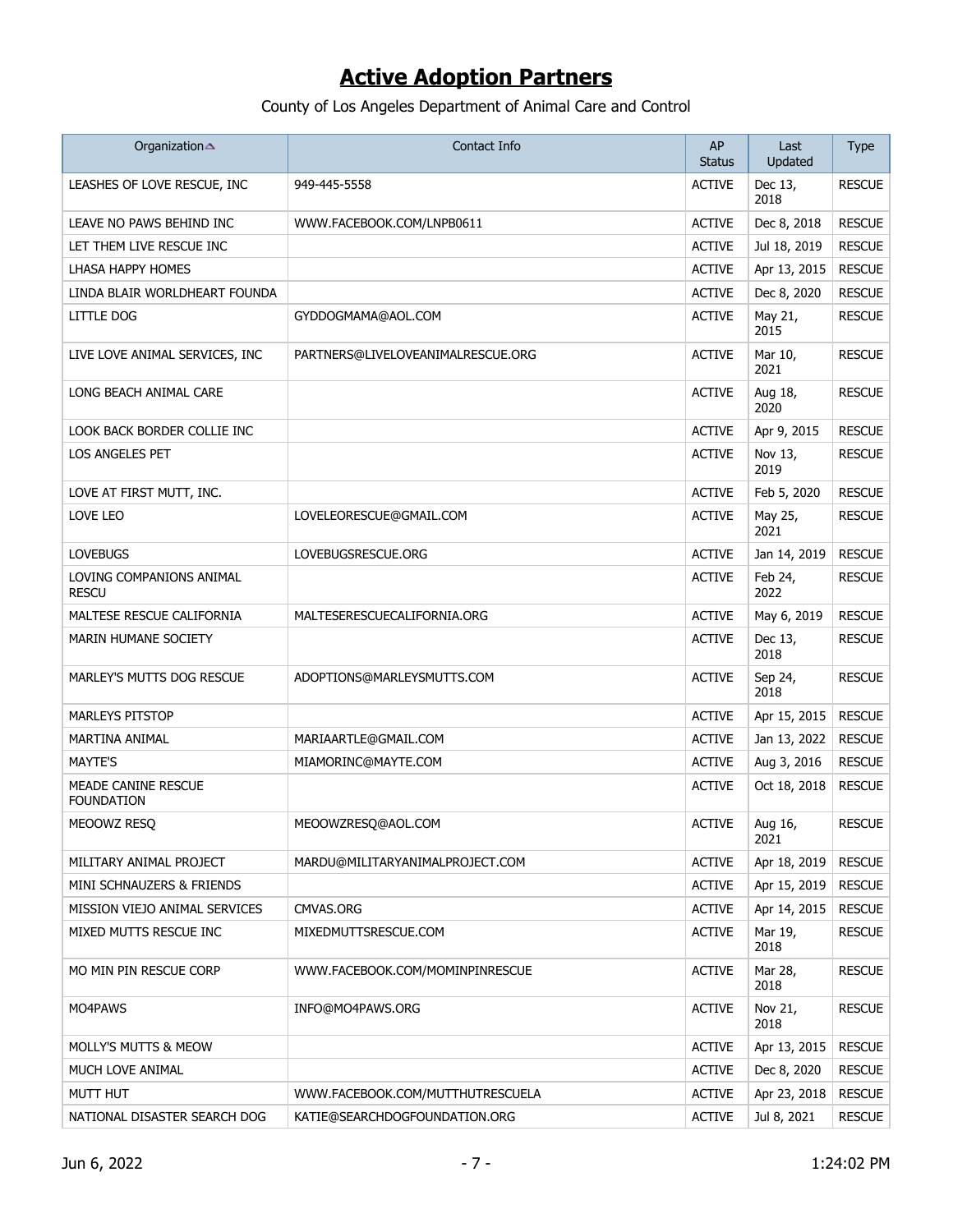| Organization                   | Contact Info                         | AP<br><b>Status</b> | Last<br>Updated | <b>Type</b>   |
|--------------------------------|--------------------------------------|---------------------|-----------------|---------------|
| <b>NEVADA SPCA</b>             |                                      | <b>ACTIVE</b>       | Apr 15, 2015    | <b>RESCUE</b> |
| NEW LEASH ON LIFE              | ADOPT@NLOL.ORG                       | <b>ACTIVE</b>       | Mar 16,<br>2016 | <b>RESCUE</b> |
| <b>NEW RATTITUDE</b>           |                                      | <b>ACTIVE</b>       | Apr 6, 2015     | <b>RESCUE</b> |
| NEWPORT BEACH ANIMAL SHELTER   |                                      | <b>ACTIVE</b>       | Nov 29,<br>2018 | <b>RESCUE</b> |
| NO STRAY LEFT BEHIND           | DOGRESCUE909@GMAIL.COM               | <b>ACTIVE</b>       | Aug 25,<br>2021 | <b>RESCUE</b> |
| <b>NOAH CENTER</b>             |                                      | <b>ACTIVE</b>       | Apr 13, 2015    | <b>RESCUE</b> |
| NORCAL BOXER                   | RESCUEBOXERSPOINTERS@GMAIL.COM       | <b>ACTIVE</b>       | Nov 17,<br>2020 | <b>RESCUE</b> |
| NORTH SHORE ANIMAL LEAGUE      | 16 LEWYT ST PORT WASHINGTON NY 11050 | <b>ACTIVE</b>       | Apr 6, 2015     | <b>RESCUE</b> |
| NORTHWEST BOXER RESCUE         |                                      | <b>ACTIVE</b>       | Nov 12,<br>2019 | <b>RESCUE</b> |
| OC ANIMAL RESCUE COALITION     | FRAN@OC-ARC.COM                      | <b>ACTIVE</b>       | Jun 1, 2021     | <b>RESCUE</b> |
| OC POM RESCUE                  | PARTNERS@OCPOMRESCUE.COM             | <b>ACTIVE</b>       | Sep 20,<br>2021 | <b>RESCUE</b> |
| OLD ENGLISH SHEEPDOG RESCUE    |                                      | <b>ACTIVE</b>       | Mar 20,<br>2017 | <b>RESCUE</b> |
| ONE DANE AT A TIME INC         | HTTP://WWW.ONEDANEATATIME.ORG        | <b>ACTIVE</b>       | Jun 18,<br>2019 | <b>RESCUE</b> |
| ONE PLANET RESCUE              | INFO@ONEPLANETRESCUE.COM             | <b>ACTIVE</b>       | May 30,<br>2018 | <b>RESCUE</b> |
| OPEN ARMS RESCUE INC           | JENARMOUR0007@GMAIL.COM              | <b>ACTIVE</b>       | Apr 12, 2017    | <b>RESCUE</b> |
| ORANGE COUNTY HUMANE SOCIETY   |                                      | <b>ACTIVE</b>       | Mar 23,<br>2020 | <b>RESCUE</b> |
| ORANGE COUNTY PET RESCUE CNTR  | ADOPT@THEPETRESCUECENTER.ORG         | <b>ACTIVE</b>       | Aug 17,<br>2017 | <b>RESCUE</b> |
| OREGON HUMANE SOCIETY          |                                      | <b>ACTIVE</b>       | Jan 10, 2019    | <b>RESCUE</b> |
| OUTLAW DOGS                    |                                      | <b>ACTIVE</b>       | Apr 13, 2015    | <b>RESCUE</b> |
| <b>OUTTA THE CAGEORG</b>       | GETEM@OUTTATHECAGE.ORG               | <b>ACTIVE</b>       | Feb 22,<br>2021 | <b>RESCUE</b> |
| PACIFIC PUPS RESCUE            | INFO@PACIFICPUPSRESCUE.COM           | <b>ACTIVE</b>       | Jun 21,<br>2018 | <b>RESCUE</b> |
| PANHANDLE ANIMAL SHELTER       |                                      | <b>ACTIVE</b>       | Apr 13, 2015    | <b>RESCUE</b> |
| PASADENA HUMANE SOCIETY        | PHSSPCA.ORG                          | <b>ACTIVE</b>       | Oct 11, 2018    | <b>RESCUE</b> |
| PAW PARENT INC                 |                                      | <b>ACTIVE</b>       | Aug 22,<br>2017 | <b>RESCUE</b> |
| PAW PRINTS IN THE SAND ANIMAL  |                                      | <b>ACTIVE</b>       | Apr 13, 2015    | <b>RESCUE</b> |
| PAW WORKS INC                  | <b>INFO@PAWWORKS</b>                 | <b>ACTIVE</b>       | Dec 4, 2018     | <b>RESCUE</b> |
| PAWS FOR LIFE K9 RESCUE        | INFO@PAWSFORLIFEK9.ORG               | <b>ACTIVE</b>       | Jun 6, 2019     | <b>RESCUE</b> |
| PAWS INC                       | 425-787-2500                         | <b>ACTIVE</b>       | Mar 2, 2020     | <b>RESCUE</b> |
| PAWSITIVELY PLAYFUL            | CLOSER2HOME                          | <b>ACTIVE</b>       | Feb 6, 2020     | <b>RESCUE</b> |
| PEI PEOPLE SHAR PEI RESCUE INC | INFO@PEIPEOPLE.COM                   | <b>ACTIVE</b>       | Jun 12,<br>2017 | <b>RESCUE</b> |
| PERFECT PET                    |                                      | <b>ACTIVE</b>       | Nov 28,<br>2017 | <b>RESCUE</b> |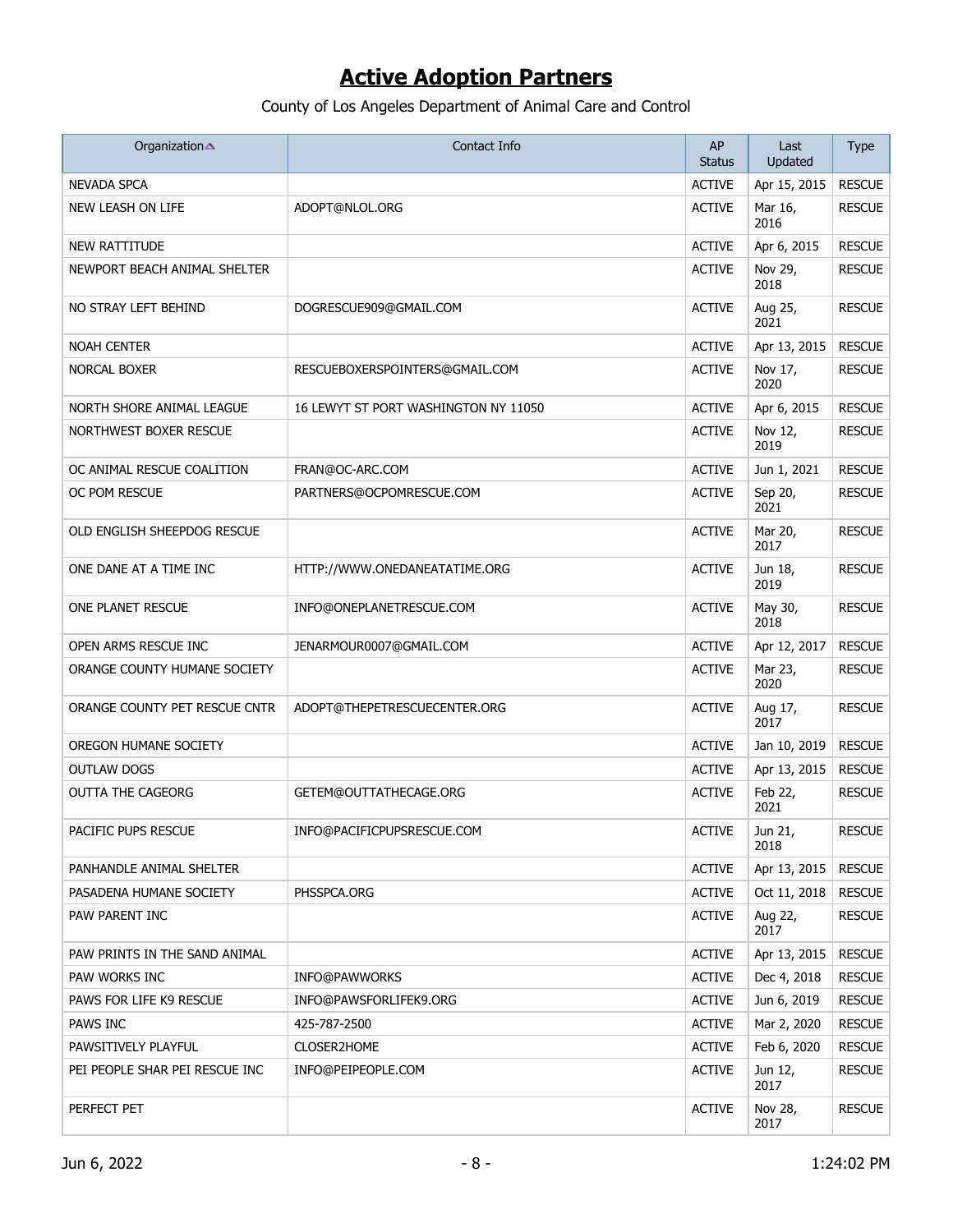| Organization                    | Contact Info                     | AP<br><b>Status</b> | Last<br>Updated | <b>Type</b>   |
|---------------------------------|----------------------------------|---------------------|-----------------|---------------|
| PET ADOPTION CONNECTION         |                                  | <b>ACTIVE</b>       | Sep 14,<br>2018 | <b>RESCUE</b> |
| PET ADOPTION FUND               | ADMIN@PETADOPTIONFUND.ORG        | <b>ACTIVE</b>       | Jul 9, 2020     | <b>RESCUE</b> |
| PET ORPHANS OF SO CALIFORNIA    |                                  | <b>ACTIVE</b>       | Nov 15,<br>2016 | <b>RESCUE</b> |
| PET RESCUE SOLUTIONS            | EVA@PETRESCUESOULUTIONS.ORG      | <b>ACTIVE</b>       | Aug 21,<br>2019 | <b>RESCUE</b> |
| PIXIE PROJECT                   |                                  | <b>ACTIVE</b>       | Jun 5, 2018     | <b>RESCUE</b> |
| POUND TO POSH                   | POUNDTOPOSHDOGRESCUE@GMAIL.COM   | <b>ACTIVE</b>       | Apr 10, 2019    | <b>RESCUE</b> |
| PRECIOUS PALS PET               |                                  | <b>ACTIVE</b>       | Mar 30,<br>2021 | <b>RESCUE</b> |
| PRETTY GOOD CAT                 |                                  | <b>ACTIVE</b>       | Apr 13, 2016    | <b>RESCUE</b> |
| PRICELESS PUPPY RESCUE CORP     | PRICELESSPETRESCUE.ORG           | <b>ACTIVE</b>       | Feb 22,<br>2022 | <b>RESCUE</b> |
| PROMISE 4 PAWS                  | WALSHE49@GMAIL.COM               | <b>ACTIVE</b>       | Aug 16,<br>2021 | <b>RESCUE</b> |
| PRYOR'S PLANET                  |                                  | <b>ACTIVE</b>       | Jun 4, 2018     | <b>RESCUE</b> |
| PUG NATION OF LOS ANGELES INC   | GWENN@PUGNATIONLA.ORG            | <b>ACTIVE</b>       | Mar 16,<br>2021 | <b>RESCUE</b> |
| PUPS AND PALS                   | PUPSANDPALS.NET                  | <b>ACTIVE</b>       | Oct 31, 2017    | <b>RESCUE</b> |
| <b>QUEEN OF HEARTS</b>          | CAATFRIENDS@GMAIL.COM            | <b>ACTIVE</b>       | Aug 8, 2021     | <b>RESCUE</b> |
| R & R BOXER RESCUE              | RRBOXERRESCUE@GMAIL.COM          | <b>ACTIVE</b>       | Sep 25,<br>2019 | <b>RESCUE</b> |
| RABBIT RESCUE INC               | RABBITRESCUE.COM                 | <b>ACTIVE</b>       | Sep 8, 2018     | <b>RESCUE</b> |
| RANCHO COASTAL HUMANE SOCIETY   |                                  | <b>ACTIVE</b>       | Aug 30,<br>2016 | <b>RESCUE</b> |
| RANCHO CUCAMONGA ANIMAL CARE    |                                  | <b>ACTIVE</b>       | Dec 19,<br>2018 | <b>RESCUE</b> |
| RANCHO DE RESCUE INC            | RANCHODERESCUE@GMAIL.COM         | <b>ACTIVE</b>       | Nov 15,<br>2017 | <b>RESCUE</b> |
| <b>REAL GOOD</b>                |                                  | <b>ACTIVE</b>       | Jan 4, 2022     | <b>RESCUE</b> |
| <b>REAL TIME</b>                | SEANA@REALTIMERESCUE.ORG         | <b>ACTIVE</b>       | Feb 25,<br>2021 | <b>RESCUE</b> |
| RECYCLED LOVE DOG               | SAVEALIFERLDR@ICLOUD.COM         | <b>ACTIVE</b>       | Sep 20,<br>2021 | <b>RESCUE</b> |
| <b>RESCUE UNLEASHED</b>         | JENNIFER@RESCUEUNLEASHED.ORG     | <b>ACTIVE</b>       | Dec 22,<br>2020 | <b>RESCUE</b> |
| <b>RESCUED HEARTS NORTHWEST</b> | RESCUEDHEARTSNORTHWEST@YAHOO.COM | <b>ACTIVE</b>       | Apr 25, 2016    | <b>RESCUE</b> |
| <b>REVERSED RESCUE</b>          | HTTP://WWW.REVERSEDRESCUE.COM    | <b>ACTIVE</b>       | Jul 22, 2019    | <b>RESCUE</b> |
| RICHMOND SPCA                   |                                  | <b>ACTIVE</b>       | Apr 15, 2015    | <b>RESCUE</b> |
| <b>RISING DOVE</b>              |                                  | <b>ACTIVE</b>       | Sep 30,<br>2015 | <b>RESCUE</b> |
| RIVERSIDE COUNTY                |                                  | <b>ACTIVE</b>       | Mar 17,<br>2020 | <b>RESCUE</b> |
| ROAD DOGS & RESCUE              | INFO@ROADOGSANDRESCUE.ORG        | <b>ACTIVE</b>       | Oct 19, 2021    | <b>RESCUE</b> |
| <b>ROVER</b>                    |                                  | <b>ACTIVE</b>       | Sep 10,<br>2021 | <b>RESCUE</b> |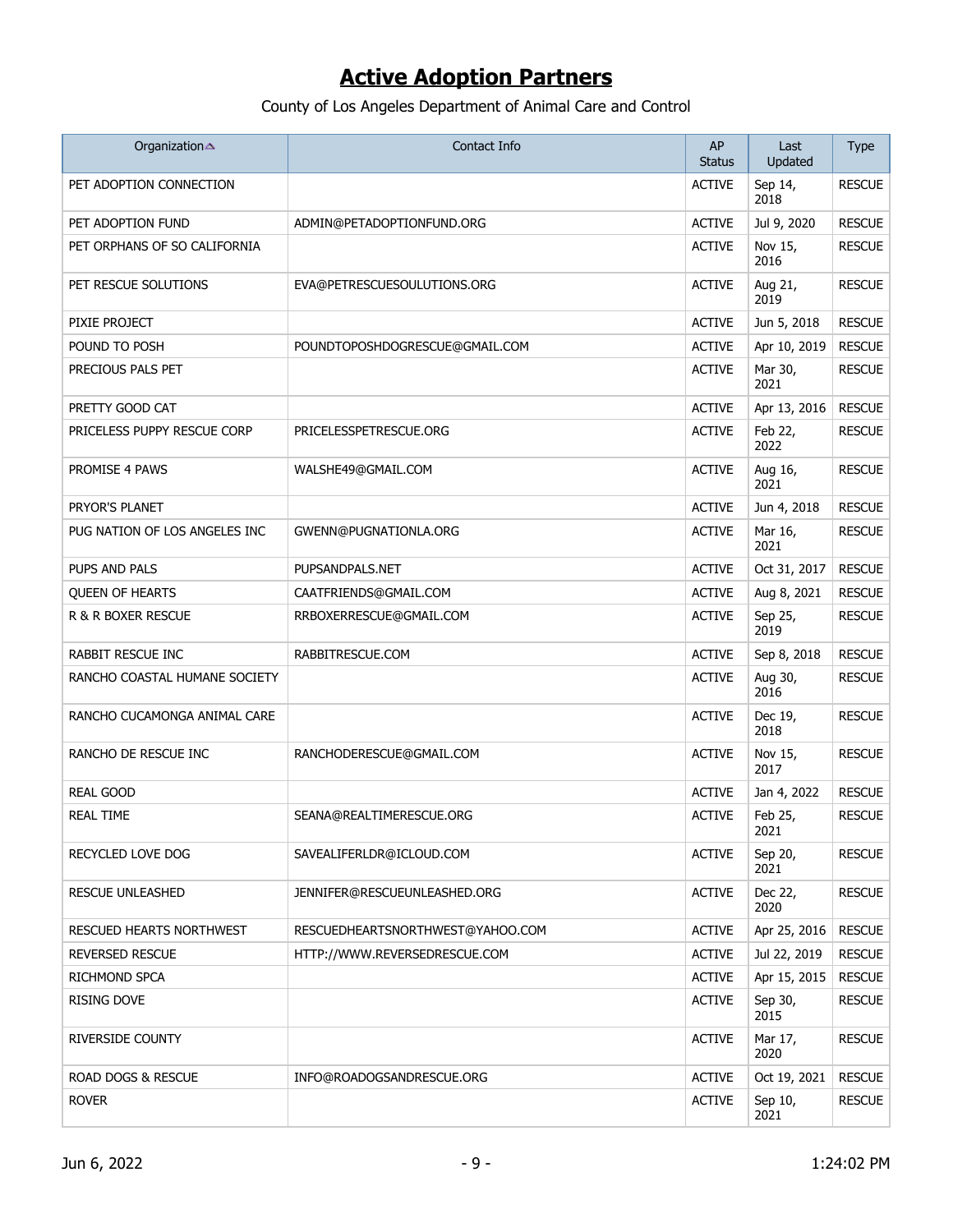| Organization                             | Contact Info                              | AP<br><b>Status</b> | Last<br>Updated | <b>Type</b>   |
|------------------------------------------|-------------------------------------------|---------------------|-----------------|---------------|
| <b>RUSSELL RESCUE CA</b>                 | RRCAINFO@GMAIL.COM                        | <b>ACTIVE</b>       | Jul 18, 2019    | <b>RESCUE</b> |
| SAFE RESCUE TEAM                         | WWW.FACEBOOK.COM/SAFERESCUETEAM           | <b>ACTIVE</b>       | Dec 14,<br>2020 | <b>RESCUE</b> |
| SAFEHAVEN HUMANE SOCIETY                 | 541-928-6280                              | <b>ACTIVE</b>       | Apr 14, 2015    | <b>RESCUE</b> |
| SAMOYED RESCUE OF SOUTHERN<br><b>CAL</b> | 714-956-6180                              | <b>ACTIVE</b>       | Jul 23, 2018    | <b>RESCUE</b> |
| SAN DIEGO HUMANE & SPCA                  |                                           | <b>ACTIVE</b>       | Aug 10,<br>2016 | <b>RESCUE</b> |
| SAN DIEGO SPANIEL                        | SANDIEGOSPANIELRESCUE@YAHOO.COM           | <b>ACTIVE</b>       | Oct 5, 2016     | <b>RESCUE</b> |
| SAN FRANCISCO SAMOYED                    | RESCUE@SFSR.ORG                           | <b>ACTIVE</b>       | Dec 19,<br>2018 | <b>RESCUE</b> |
| SANTA BARBARA HUMANE SOCIETY             |                                           | <b>ACTIVE</b>       | Oct 23, 2017    | <b>RESCUE</b> |
| SANTA CRUZ SPCA                          |                                           | <b>ACTIVE</b>       | Apr 13, 2015    | <b>RESCUE</b> |
| SANTA FE ANIMAL SHELTER & HUMA           |                                           | <b>ACTIVE</b>       | Mar 17,<br>2016 | <b>RESCUE</b> |
| SANTA MARIA VALLEY HUMANE                |                                           | <b>ACTIVE</b>       | Jun 12,<br>2018 | <b>RESCUE</b> |
| SANTA PAULA ANIMAL RESCUE CNTR           |                                           | <b>ACTIVE</b>       | Aug 31,<br>2016 | <b>RESCUE</b> |
| SANTA YNEZ VALLEY HS                     |                                           | <b>ACTIVE</b>       | Jun 5, 2018     | <b>RESCUE</b> |
| SAVE THE DALMATIANS RESCUE INC           | INFO@SAVETHEDALS.ORG                      | <b>ACTIVE</b>       | Aug 18,<br>2021 | <b>RESCUE</b> |
| SAVING GIZMO'S FRIENDS                   |                                           | <b>ACTIVE</b>       | Oct 29, 2018    | <b>RESCUE</b> |
| SAVING K9 LIVES PLUS                     | SAVINGK9LIVESPLUS.ORG                     | <b>ACTIVE</b>       | Dec 26,<br>2018 | <b>RESCUE</b> |
| SAVING SHELTER SOULS                     | HTTP://WWW.SAVINGSHELTERSOULS.COM         | <b>ACTIVE</b>       | Jan 16, 2019    | <b>RESCUE</b> |
| SAVING SHIBAS INC                        | FACEBOOK.COM/SAVINGSHIBASINC              | <b>ACTIVE</b>       | Apr 14, 2015    | <b>RESCUE</b> |
| SCHIPPERKERESCUE NET INC                 | LEMOINEGRETCHEN@AOL.COM                   | <b>ACTIVE</b>       | May 24,<br>2016 | <b>RESCUE</b> |
| <b>SCT RETRIEVERS PET</b>                | SCTRETRIEVERS@GMAIL.COM                   | <b>ACTIVE</b>       | May 21,<br>2015 | <b>RESCUE</b> |
| SEATTLE ANIMAL SHELTER                   |                                           | <b>ACTIVE</b>       | Sep 20,<br>2016 | <b>RESCUE</b> |
| SEATTLE AREA FELINE                      |                                           | <b>ACTIVE</b>       | Oct 7, 2015     | <b>RESCUE</b> |
| SEATTLE HUMANE SOCIETY                   |                                           | <b>ACTIVE</b>       | Oct 4, 2017     | <b>RESCUE</b> |
| SECOND CHANCE ANIMAL SERVICES            |                                           | <b>ACTIVE</b>       | Dec 13,<br>2017 | <b>RESCUE</b> |
| SECOND CHANCE COCKER                     | ELIZABETH.MAZZETTI@GMAIL.COM              | <b>ACTIVE</b>       | Jul 8, 2021     | <b>RESCUE</b> |
| SHADOW HUSKY RESCUE INC                  | SHADOWHUSKYRESCUE.COM                     | <b>ACTIVE</b>       | Mar 24,<br>2021 | <b>RESCUE</b> |
| SHAMROCK RESCUE FOUNDATION               | WWWSHAMROCKRESCUE.ORG                     | <b>ACTIVE</b>       | Jan 8, 2019     | <b>RESCUE</b> |
| SHELTER TO SOLDIER                       | HTTPS://WWW.SHELTERTOSOLDIER.ORG/CONTACT/ | <b>ACTIVE</b>       | Mar 21,<br>2019 | <b>RESCUE</b> |
| SHEPHERDS PAWS ANIMAL RESCUE             | SPARISAVES@GMAIL.COM                      | <b>ACTIVE</b>       | Dec 14,<br>2021 | <b>RESCUE</b> |
| SIERRA PACIFIC FURBABIES INC             |                                           | <b>ACTIVE</b>       | Sep 14,<br>2016 | <b>RESCUE</b> |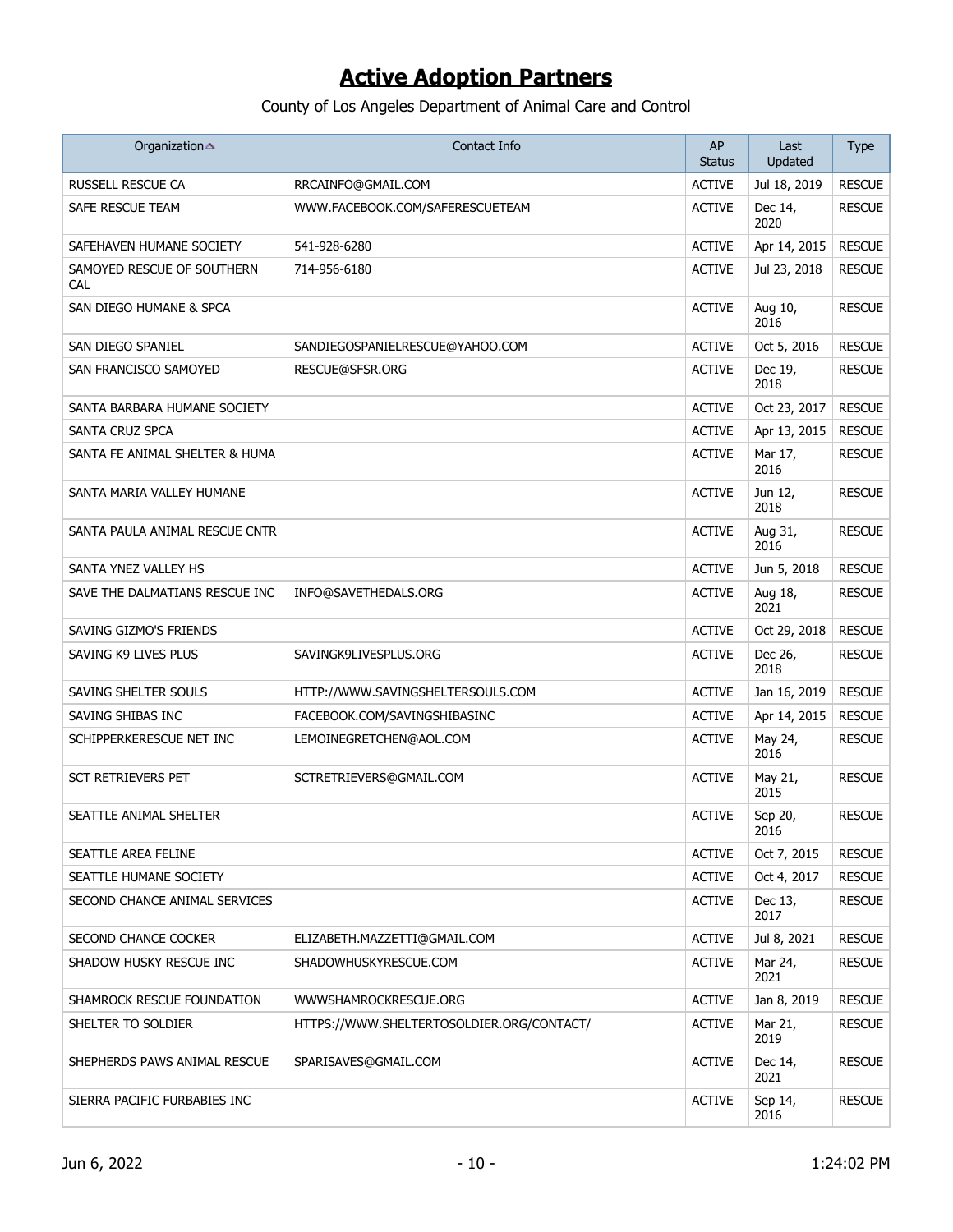| Organization                             | Contact Info                         | AP<br><b>Status</b> | Last<br>Updated | <b>Type</b>   |
|------------------------------------------|--------------------------------------|---------------------|-----------------|---------------|
| SILKY TERRIER CHARITABLE TRUST           | HTTP://SILKYRESCUE.ORG               | <b>ACTIVE</b>       | Aug 6, 2019     | <b>RESCUE</b> |
| SMOOCH POOCH                             | SMOOCHRESCUE@YAHOO.COM               | <b>ACTIVE</b>       | Apr 1, 2020     | <b>RESCUE</b> |
| SO CAL ABYSSINIAN                        | SOCA.ABYRESCUE.COM                   | <b>ACTIVE</b>       | Apr 22, 2015    | <b>RESCUE</b> |
| SO CAL ANIMAL RESCUE                     |                                      | <b>ACTIVE</b>       | Apr 13, 2015    | <b>RESCUE</b> |
| SO CAL BULLDOG                           | 714-612-0265                         | <b>ACTIVE</b>       | Feb 1, 2021     | <b>RESCUE</b> |
| SO CAL DACHSHUND RELIEF, INC             |                                      | <b>ACTIVE</b>       | Apr 13, 2015    | <b>RESCUE</b> |
| SO CAL GOLDEN RETRIEVER                  |                                      | <b>ACTIVE</b>       | Mar 13,<br>2018 | <b>RESCUE</b> |
| SO CAL KEESHOND                          | <b>FOREVERKEES.ORG</b>               | <b>ACTIVE</b>       | Apr 14, 2015    | <b>RESCUE</b> |
| SO CAL LABRADOR RETRIEVER                | SCLRR.ORG                            | <b>ACTIVE</b>       | Feb 12,<br>2019 | <b>RESCUE</b> |
| SO CAL POMERANIAN                        |                                      | <b>ACTIVE</b>       | Dec 27,<br>2018 | <b>RESCUE</b> |
| SO CAL SHIBA INU RESCUE INC              | SHIBAINURESCUE.ORG                   | <b>ACTIVE</b>       | Jun 8, 2015     | <b>RESCUE</b> |
| SO CAL SIAMESE                           | KDAUPHIN@CALIFORNIASIAMESERESCUE.ORG | <b>ACTIVE</b>       | Mar 10,<br>2021 | <b>RESCUE</b> |
| SOCIAL TEES ANIMAL RESCUE                |                                      | <b>ACTIVE</b>       | Jul 5, 2017     | <b>RESCUE</b> |
| SONOMA HUMANE SOCIETY                    |                                      | <b>ACTIVE</b>       | Mar 22,<br>2018 | <b>RESCUE</b> |
| SOUTH BAY CATS                           | THARRINGTON@COX.NET                  | <b>ACTIVE</b>       | Mar 7, 2019     | <b>RESCUE</b> |
| SOUTHBAY WILDLIFE REHAB                  |                                      | <b>ACTIVE</b>       | Mar 25,<br>2020 | <b>RESCUE</b> |
| SOUTHERN CALIFORNIA PIT BULL             | SOCALPITTIES@GMAIL.COM               | <b>ACTIVE</b>       | Jun 16,<br>2021 | <b>RESCUE</b> |
| SOUTHERN OREGON HUMANE<br><b>SOCIETY</b> |                                      | <b>ACTIVE</b>       | Apr 13, 2015    | <b>RESCUE</b> |
| SOUTHLAND COLLIE RESCUE INC              |                                      | <b>ACTIVE</b>       | May 27,<br>2015 | <b>RESCUE</b> |
| SOUTHLAND SHELTIE RESCUE INC             | DKPARSONS@VERIZON.NET                | <b>ACTIVE</b>       | Mar 20,<br>2017 | <b>RESCUE</b> |
| SPOKANE HUMANE SOCIETY                   |                                      | <b>ACTIVE</b>       | Dec 26,<br>2018 | <b>RESCUE</b> |
| SPOKANIMAL                               |                                      | <b>ACTIVE</b>       | Dec 18,<br>2018 | <b>RESCUE</b> |
| SPRINGER SPANIEL RESCUE INC              | MARYSAND111@GMAIL.COM                | <b>ACTIVE</b>       | May 30,<br>2018 | <b>RESCUE</b> |
| ST HUBERTS ANIMAL WELFARE CTR            |                                      | <b>ACTIVE</b>       | Aug 22,<br>2017 | <b>RESCUE</b> |
| STAFFORD ANIMAL SHELTER                  |                                      | <b>ACTIVE</b>       | Apr 13, 2015    | <b>RESCUE</b> |
| STANDARD POODLE CLUB DPS                 |                                      | <b>ACTIVE</b>       | Feb 24,<br>2022 | <b>RESCUE</b> |
| STRAY CAT ALLIANCE                       |                                      | <b>ACTIVE</b>       | Aug 27,<br>2019 | <b>RESCUE</b> |
| SUMMIT ASSISTANCE DOGS                   |                                      | <b>ACTIVE</b>       | Apr 8, 2015     | <b>RESCUE</b> |
| SUNNY SAINTS SO CAL ST BERNARD           | SUNNYSAINTS.ORG                      | <b>ACTIVE</b>       | Dec 31,<br>2018 | <b>RESCUE</b> |
| SWEET PAWZ & MEOWS, INC                  | SPMRESCUE@GMAIL.COM                  | <b>ACTIVE</b>       | Jul 30, 2020    | <b>RESCUE</b> |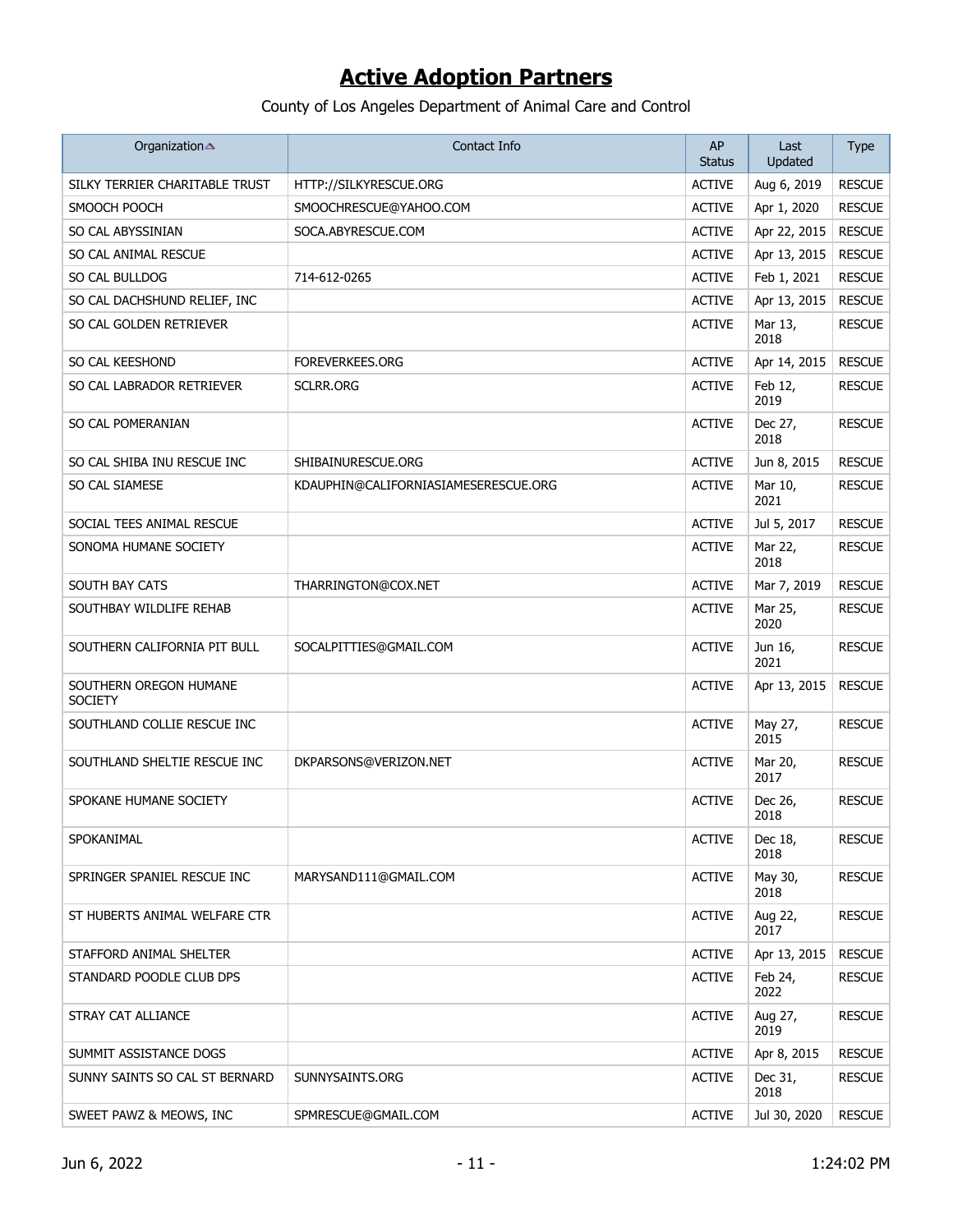| Organization                            | Contact Info                            | AP<br><b>Status</b> | Last<br>Updated | <b>Type</b>   |
|-----------------------------------------|-----------------------------------------|---------------------|-----------------|---------------|
| TACOMA-PIERCE COUNTY HS &SPCA           |                                         | <b>ACTIVE</b>       | Sep 8, 2016     | <b>RESCUE</b> |
| TAKE ME HOME                            | TMHRESCUE@GMAIL.COM                     | <b>ACTIVE</b>       | Apr 22, 2015    | <b>RESCUE</b> |
| THE BILL MEMORIAL FOUNDATION            |                                         | <b>ACTIVE</b>       | Oct 28, 2015    | <b>RESCUE</b> |
| THE BRITTANY FOUNDATION                 | BRITTANY_DOGS@YAHOO.COM                 | <b>ACTIVE</b>       | Dec 15,<br>2020 | <b>RESCUE</b> |
| THE CAT LOUNGE                          | THE CAT LOUNGE RESCUE & ADOPTION CENTER | <b>ACTIVE</b>       | Jan 27, 2020    | <b>RESCUE</b> |
| THE DOG RESCUERS                        |                                         | <b>ACTIVE</b>       | Apr 15, 2015    | <b>RESCUE</b> |
| THE GENTLE BARN FOUNDATION              | <b>GENTLEBARN.ORG</b>                   | <b>ACTIVE</b>       | Apr 14, 2022    | <b>RESCUE</b> |
| THE HEART OF RESCUE                     |                                         | <b>ACTIVE</b>       | Dec 29,<br>2021 | <b>RESCUE</b> |
| THE JNF FOUNDATION INC                  | HTTP://WWW.EDLFOUNDATION.COM            | <b>ACTIVE</b>       | Mar 24,<br>2020 | <b>RESCUE</b> |
| THE JOY IN MY HEART FOUNDATION          |                                         | <b>ACTIVE</b>       | Aug 31,<br>2016 | <b>RESCUE</b> |
| THE LITTLE ANGELS PROJECT               | YVETTE.OUTREACH@LITTLEANGELSPROJECT.ORG | <b>ACTIVE</b>       | Feb 24,<br>2021 | <b>RESCUE</b> |
| THE LITTLE LION FOUNDATION              | THELITTLELIONFOUNDATION@GMAIL.COM       | <b>ACTIVE</b>       | Mar 15,<br>2017 | <b>RESCUE</b> |
| THE LITTLE ONES ANIMAL CENTER           |                                         | <b>ACTIVE</b>       | Mar 19,<br>2020 | <b>RESCUE</b> |
| THE PAWERFUL RESCUE                     |                                         | <b>ACTIVE</b>       | Jan 8, 2021     | <b>RESCUE</b> |
| THE RESCUE TRAIN                        | TOPDOG@THERESCUETRAIN.ORG               | <b>ACTIVE</b>       | Apr 14, 2015    | <b>RESCUE</b> |
| THE SAM SIMON FOUNDATION                | SAMSIMONFOUNDATION.ORG                  | <b>ACTIVE</b>       | Apr 14, 2015    | <b>RESCUE</b> |
| THE VANDERPUMP DOG<br><b>FOUNDATION</b> | PAOLA@VANDERPUMPDOGS.ORG                | <b>ACTIVE</b>       | Jul 12, 2021    | <b>RESCUE</b> |
| THE WOLFIE RESCUE FOUNDATION            |                                         | <b>ACTIVE</b>       | Jul 6, 2015     | <b>RESCUE</b> |
| THRIVE ANIMAL RESCUE INC                | THRIVEANIMALRESCUE.COM                  | <b>ACTIVE</b>       | Mar 28,<br>2018 | <b>RESCUE</b> |
| THULANI SENIOR GERMAN<br>SHEPHERD       | HTTP://WWW.THULANIDOGS.ORG              | <b>ACTIVE</b>       | Dec 18,<br>2017 | <b>RESCUE</b> |
| TIBETAN MASTIFF                         |                                         | <b>ACTIVE</b>       | Sep 18,<br>2019 | <b>RESCUE</b> |
| TICKELD PINK WEIMARANER RESCUE          | CONTACT@WEIMARANERRESCUE.ORG            | <b>ACTIVE</b>       | Apr 23, 2019    | <b>RESCUE</b> |
| TOLEDO AREA HUMANE SOCIETY              | KMCANN@TOLEDOHUMANE.ORG                 | <b>ACTIVE</b>       | Jun 3, 2021     | <b>RESCUE</b> |
| TONY LA RUSSA'S ARF                     |                                         | <b>ACTIVE</b>       | May 30,<br>2018 | <b>RESCUE</b> |
| TRAINED DOGS FOR ADOPTION INC           |                                         | <b>ACTIVE</b>       | Apr 13, 2015    | <b>RESCUE</b> |
| TREASURED TAILS CANINE                  | TREASUREDTAILSRESCUE@HOTMAIL            | <b>ACTIVE</b>       | May 4, 2015     | <b>RESCUE</b> |
| TWO DOG FARMS                           | INFO@TWODOGFARMS.COM                    | <b>ACTIVE</b>       | Sep 7, 2021     | <b>RESCUE</b> |
| <b>UNDERDOG HEROES</b>                  | UNDERDOGHEROES.RESCUE@GMAIL.COM         | <b>ACTIVE</b>       | Apr 23, 2021    | <b>RESCUE</b> |
| VALLEY OAK SPCA                         | WWW.FACEBOOK.COM/VALLEYOAKSPCA          | <b>ACTIVE</b>       | Apr 11, 2018    | <b>RESCUE</b> |
| WAGGING DOG RESCUE                      | WAGGINGDOG.ORG                          | <b>ACTIVE</b>       | May 20,<br>2019 | <b>RESCUE</b> |
| WAGGING TAILS ANIMAL                    | WAGGINGTAILSRESCUES@GMAIL.COM           | <b>ACTIVE</b>       | Oct 3, 2018     | <b>RESCUE</b> |
| WAGGYTAIL RESCUE INC                    | ADOPT@WAGGYTAILRESCUE.ORG               | <b>ACTIVE</b>       | Aug 23,<br>2021 | <b>RESCUE</b> |